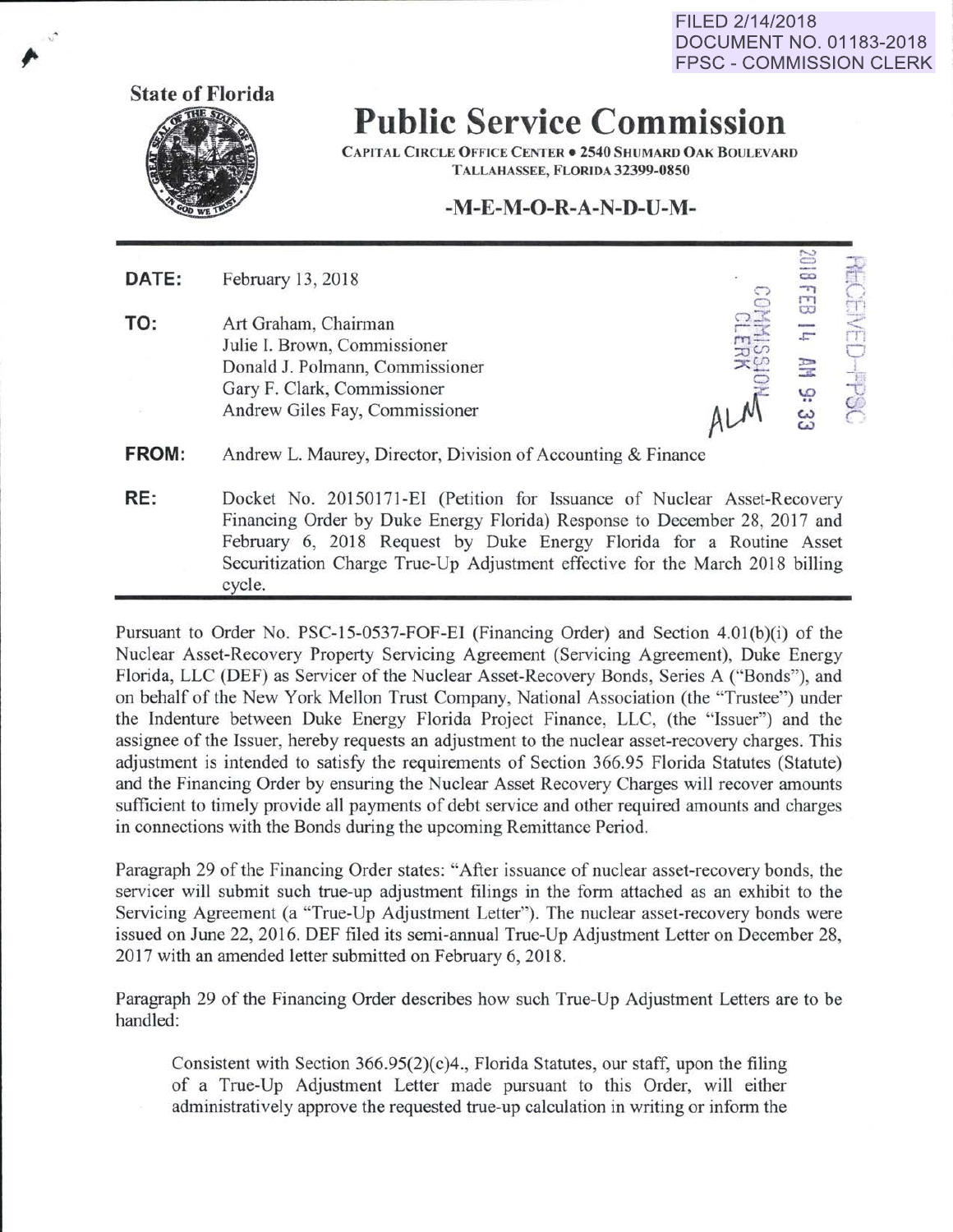Art Graham, Chairman Page 2 of 3 February 13, 2018

> servicer of any mathematical errors in its calculation as expeditiously as possible but no later than 60 days following the servicer's true-up filing ... If no action is taken within 60 days of the true-up filing, the true-up calculation shall be deemed approved. Upon administrative approval or the passage of 60 days without notification of a mathematical error, no further action of this Commission will be required prior to implementation of the true-up.

DEF's True-Up Adjustment Letter dated December 28, 2017, and its accompanying 28 pages of supporting schedules were reviewed by staff and no mathematical errors were found.

Attached is DEF's Eighty-First Revised Sheet No. 6.105 in legislative format submitted on February 6, 2018. The Asset Securitization Charge for the residential class will increase from \$2.26 to \$2.54 per 1,000 kWh. For the residential customer using 1,000 kWh, the residential bill will increase from \$123.88 to \$124.16 (including gross receipts tax).

At the February 6, 2018 Agenda Conference, the Commission approved the Amended Implementation Stipulations in Docket No. 20170217-EI, and DEF has accordingly withdrawn the tariff sheets submitted on December 28, 2017. In place of the withdrawn tariff sheets, DEF filed the enclosed revised single tariff sheet 6.105

Per DEF's request in its True-Up Adjustment Letters dated December 28, 2017 and February 6, 2018, and in accordance with the Financing Order and Servicing Agreement, the proposed adjustments to the Nuclear Asset-Recovery Charges will be effective for the March 2018 billing cycle. Staff is preparing the required approval letter for the new tariff sheets.

ALM/crr

cc: Braulio Baez Keith Hetrick Mark Futrell Cheryl Bulecza-Banks Mark Cicchetti Carlotta Stauffer Mary Anne Helton Elisabeth Draper J.R. Kelly, Office of Public Counsel Dianne M. Triplett, Duke Energy Florida

Attachment